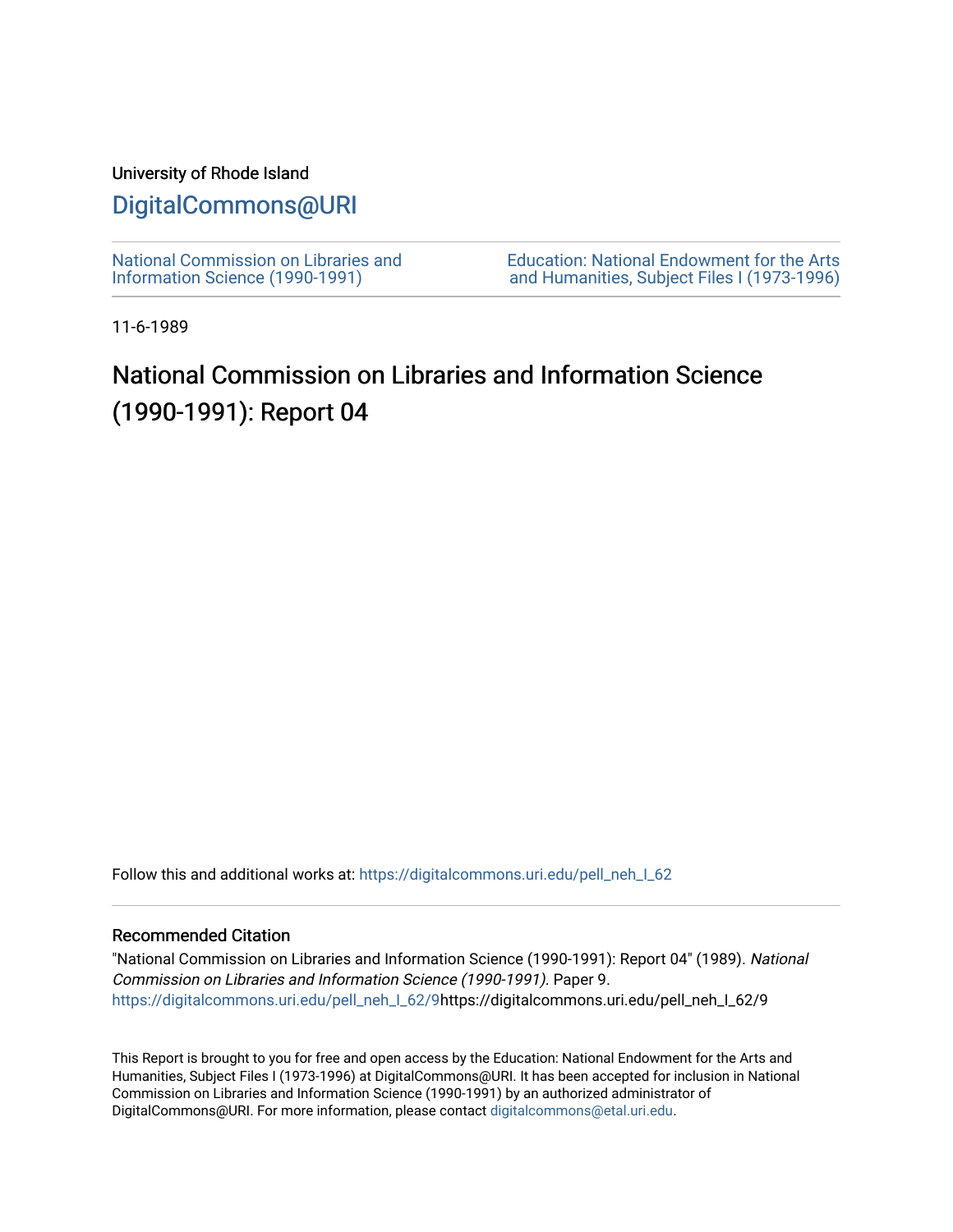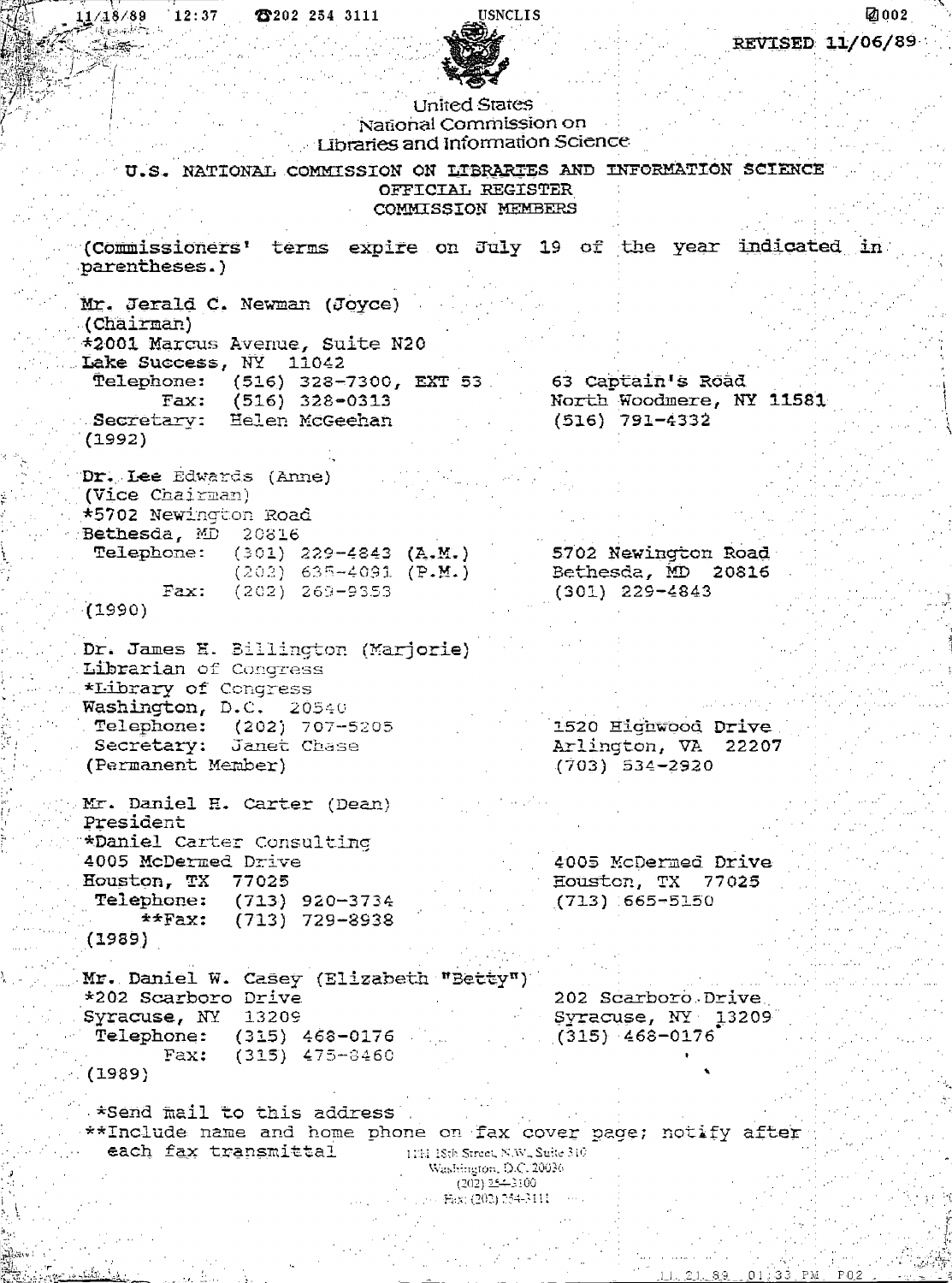$11/18/89$  $12:38$ 26202 254 3111 **USNCLIS** [2] 003  $-2-$ Mrs. Wanda L. Forbes (Brown Coleman) 21 Quinine Hill \*21 Quinine Hill Columbia, SC 29204 Columbia, SC 29204 Telephone: (803) 787-3075  $(803)$  787-3075 (December 1989) Dr. Frank Gannon 153 Waverly Place \*153 Waverly Place New York, NY 10014<br>Telephone: (212) 463-7766 New York, NY 10014  $(212) 675 - 1870$  $(212)$  691-0064 Fax:  $(1990)$ Dr. George H. Nash 397 Amherst Road  $*P.0. Box 231$ West Branch, IA 52358 South Hadley, MA 01075 Telephone: (319) 338-0818  $(413) 533 - 2617$ <u>OR</u>  $(1991)$ Mr. Raymond J. Petersen (Abbey) Executive Vice President \*Hearst Magazines 959 8th Avenue Khakum Wood Greenwich, CT New York, NY 10019 06830  $(203)$  869-0878 Telephone: (212) 649-2505 OR  $(212)$  307-0067 Secretary: Jean McSweeney  $(1991)$ Mr. Charles E. Reid (Elizabeth "Betty") Senior Vice President \*Prodevco Group 1402 Bergen Boulevard  $(267)$ Ft. Lee, NJ 07024 653 Jacey Drive Fort Lee, NJ 07024 **Telephone:** (201) 944-9400 (201) <del>947-8174</del> 944 3394  $(201)$  944-8574 Fax: Secretary: Barbara Fleming (December 1989) Mrs. Elinor H. Swaim (Bill) \*351 Richmond Road 351 Richmond Road Salisbury, NC 28144 Salisbury, NC 28144 Telephone: (704) 636-0774  $(704)$  636-0774 OR.  $(704)$  638-3013  $(919) 354 - 4218$ Fax: (July) 1989) Mrs. Barbara H. Taylor (Richard) 14908 Spring Meadows Drive Germantown, MD 20874  $(301)$  840-5720 Telephone: 14908 Spring Meadows Drive  $(202)$  879-3226 Germantown, MD 20874 DAR  $(301)$  840-5720 (Private Line) (1990)

1, 21, 89

 $01:33$   $PM$ 

 $P03$